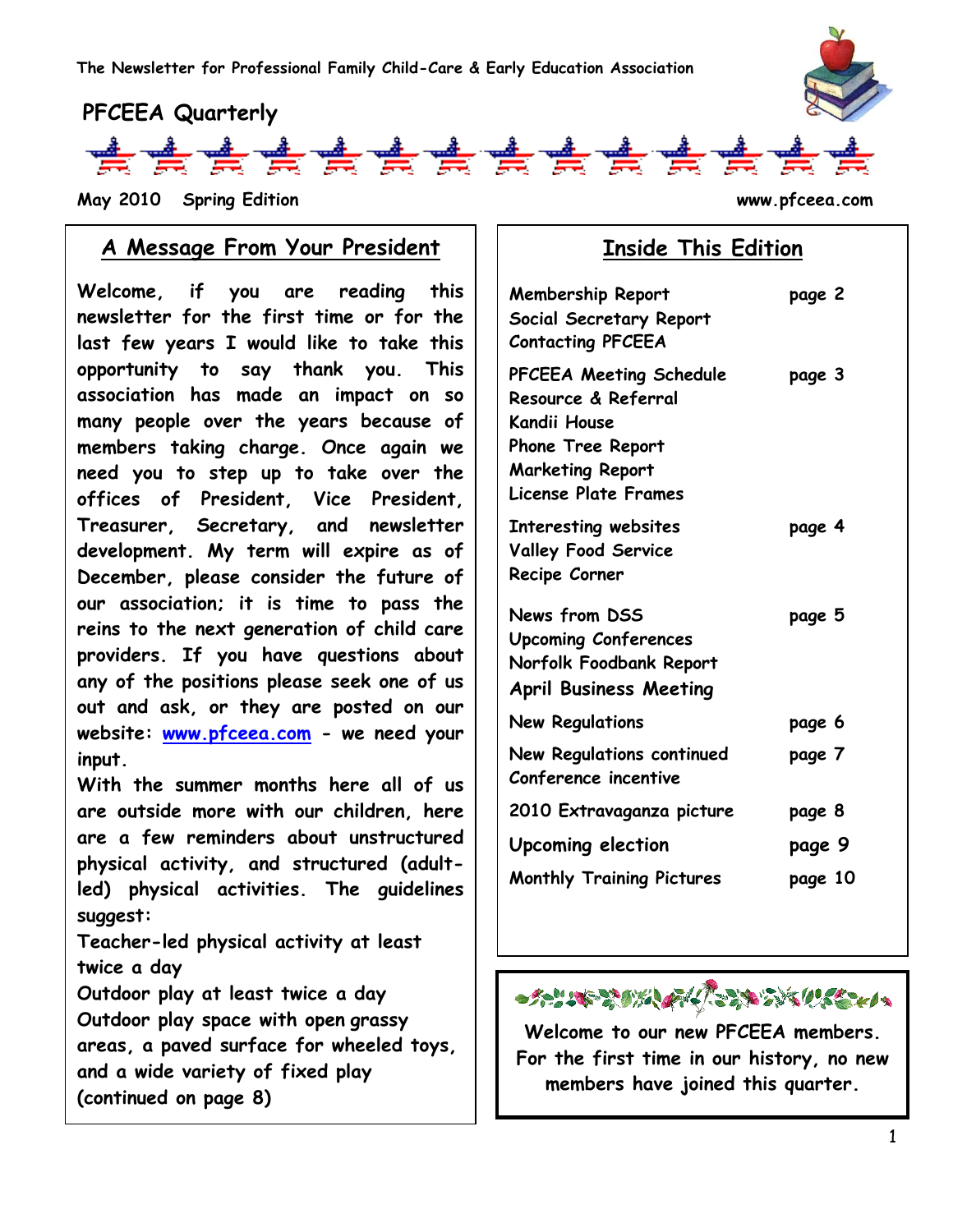**We apologize for the delay in publishing this newsletter. With everyone's hectic schedules and the implementation of the new state licensing regulations it was pushed to the back burner. We will strive to meet all future deadlines.**

#### **Membership Report**

**As of the end of April, we have 87 members in good standing. Breakdown by city: 32 Virginia Beach, 26 Norfolk, 20 Chesapeake, 6 Portsmouth, 1 Suffolk, 1 Newport News, & 1 in New Orleans, LA.**

**For the first time since the association's inception, we have not had a new member join this past quarter; although many have renewed their memberships.**

### **Social Secretary**

**This time of year many of us are cleaning or rearranging closets. When you do your cleaning, please think of us. We might be able to use your items in our monthly door prizes. I am also accepting gift bags and baskets to hold the door prizes.**

**In addition to sending birthday and anniversary cards, I also send cards for illness and grieving for the loss of a loved one. To let me know a card needs to be sent, email [pfceea@yahoo.com](mailto:pfceea@yahoo.com) or let Marie or Janis know.**

**Submitted by Diane McEwen**

# **How to Contact PFCEEA**

**Email: [pfceea@yahoo.com](mailto:pfceea@yahoo.com) Website: [www.pfceea.com](http://www.pfceea.com/) Email Loop: [http://groups.yahoo.com](http://groups.yahoo.com/) under "Join a group" type in PFCEEA Facebook: Professional Family Child Care & Early Educational Association**

### **PFCEEA Executive Board**

| President                      |          |
|--------------------------------|----------|
| Janis Ingham                   | 498-3303 |
| Vice-President                 |          |
| Amy Stovall                    | 340-2148 |
| Treasurer                      |          |
| Wanda DiNardo                  | 486-4582 |
| <b>Corresponding Secretary</b> |          |
| Nannette Huff                  | 422-1891 |



**Advertising**

| Marie McFadden       | 482-9470 |
|----------------------|----------|
| Historian            |          |
| Janice Coffman       | 499-6474 |
| Beth Kaminski        | 853-4504 |
| Marketing            |          |
| Fern Rohrer          | 857-7948 |
| Marie McFadden       | 482-9470 |
| Membership           |          |
| Marie McFadden       | 482-9470 |
| Newsletter           |          |
| Marie McFadden       | 482-9470 |
| <b>Phone Tree</b>    |          |
| <b>Beth Kaminski</b> | 853-4504 |
| Resource & Referral  |          |
| Laurie Womack        | 486-1840 |
| Social Secretary     |          |
| Diane McEwen         | 490-2371 |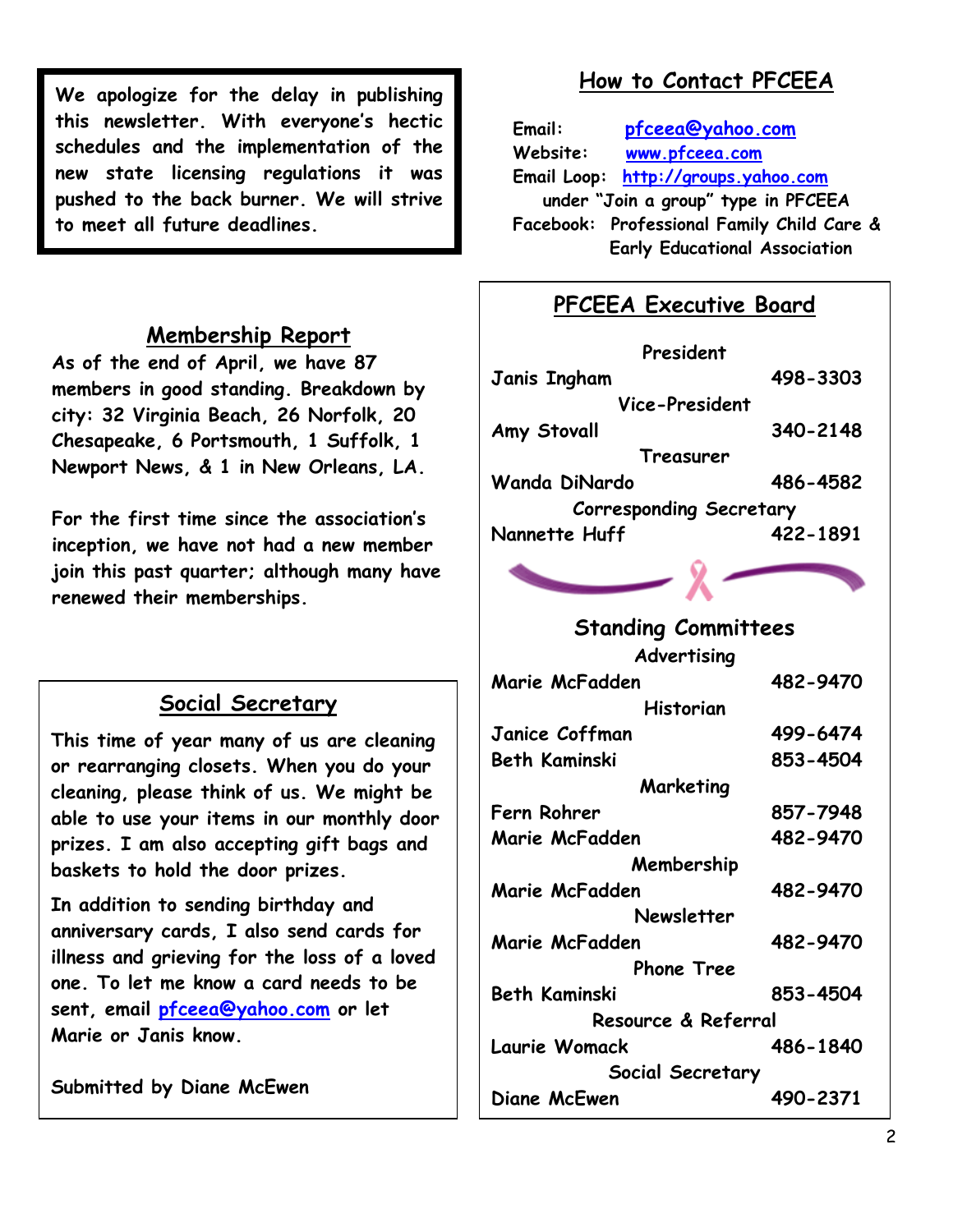# **PFCEEA Meeting Schedule**

**To register for all training meetings, please email [pfceea@yahoo.com](mailto:pfceea@yahoo.com) or call Marie at 482-9470. PFCEEA members receive the training certificate for free, non-members pay \$5.** 

**There will be no training in July or August.** 

**2010 meeting dates from September to December will be held in the Virginia Beach Central Library Auditorium from 7- 9 pm. Please let us know if you have a topic or speaker we haven't presented in a while.**

**Mark your calendars:**

**Sept. 27, Oct 11, Nov 22, & Dec 6**

#### **Resource & Referral**

**Another newspaper ad was placed in the Virginian Pilot to alert more parents of our association. Parents can go to our website: [www.pfceea.com](http://www.pfceea.com/) to see a list of child care providers.**

**Submitted by Laurie Womack**

#### **Phone Tree Report**

**The phone tree was activated four times this past quarter. Three calls were for monthly training meetings and the fourth was for our Extravaganza.**

**We still need additional volunteers, with email access. Please contact Beth Kaminski for more info – 853-4505 or email to: [mylittleschool@cox.net](mailto:mylittleschool@cox.net)**

**Submitted by Beth Kaminski**

#### **Kandii House**

**PFCEEA accepts donations of baby food, formula, diapers along with gently used baby clothing to give to Kandii House. The formula and diapers can be from opened containers and all donations can be brought to any of our meetings.**

**Submitted by Nannette Huff**

#### **Marketing Report**

**Marie is in the process of contacting licensed daycare centers to let them know they may attend our monthly training meetings. In March we had 19 members and 81 non-members attend our training. In July, training hours increased, and we're sure meeting attendance will increase as well.**

**Fern Rohrer & Marie McFadden** 

#### **License Plate Frames**

**In our quest for finding another way to market our association, and have parents find our website, PFCEEA purchased 200 license plate frames. We are selling them for: \$3 for 1 or \$5 for 2.**

**If we all have these on our cars, many people will see them and learn of our association. We will continue to sell them at all of our meetings; get yours before they are gone.**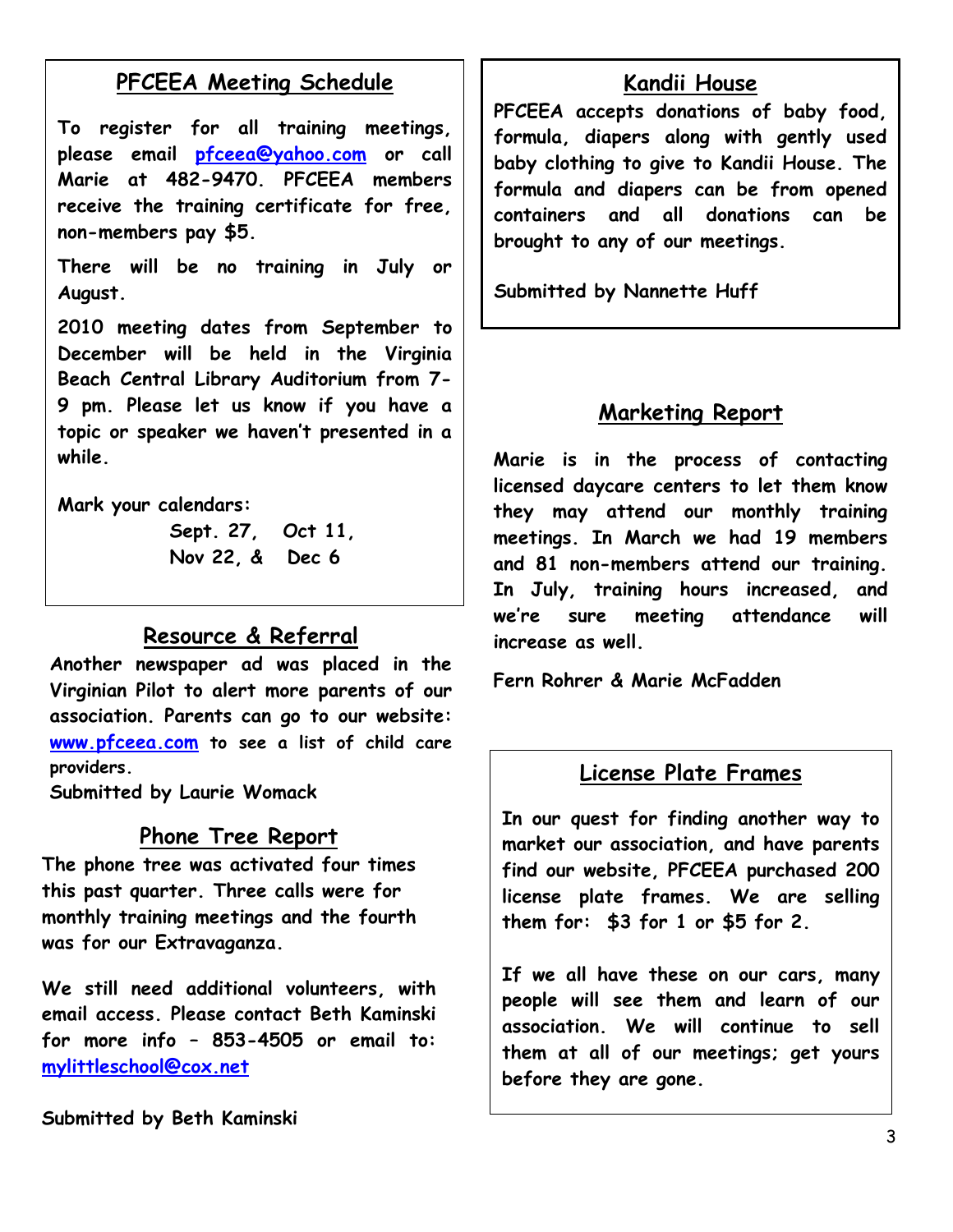#### **Interesting Websites**

| http://www.business .gov/ home based                   |                        |
|--------------------------------------------------------|------------------------|
|                                                        | business help from IRS |
| www.ultimatecoupons.com                                | coupons                |
| www.918couponqueen.com                                 | coupons                |
| www.afrugalchick.com                                   | coupons                |
| <u> http://spotcrime.com/</u>                          | find out about crime   |
|                                                        | in your area           |
| <u>www.officesubscriptions.com</u> - reduced rate      |                        |
|                                                        | magazines              |
| <u> http://www.cpsc.gov/cgi-bin/prod.aspx</u>          |                        |
|                                                        | Find recalled items    |
| http://www.ansci.cornell.edu/plants/php/plants.php     |                        |
|                                                        | poisonous plants list  |
| <u> http://www.frugalcooking.com/</u> frugal recipes   |                        |
| http://www.betterbudgeting.com/frugalrecipelist.htm    |                        |
|                                                        | frugal recipes         |
| http://www.stilltasty.com/ is my food still            |                        |
|                                                        | qood                   |
| <u> http://www.fsis.usda.gov/food_safety_education</u> |                        |
|                                                        |                        |

# **Valley Food Service**

 **items and prices are listed on our website – PFCEEA recently secured an account with Valley Food Service (now called RFS Tidewater).Their new address is 1201 Progress Road, Suffolk VA. All items are sold in bulk and must be paid in cash at the time of pick up. Their available www.pfceea.com under "Benefits of Membership". Once you have decided which items you want to order, call Jackie at: 461-8000 X104. They will pull the items you ordered and have them waiting for you to pick up. Their hours of operation are: M - F 7:30 am to 4:30 pm and Saturday from 7:30 am to 12:30 pm. You can pick up your order in as little time as an hour after you place your order. All items are restaurant quality.**

#### **Recipe Corner**

# **Monkey Bread**

- **4 tubes biscuits**
- **¾ cup melted margarine**
- **½ Tablespoon cinnamon**
- **1 cup sugar**

**Mix cinnamon and sugar together and set aside. Cut each biscuit into fourths. Dip each piece into melted margarine. Roll into cinnamon sugar mixture. Place pieces in a Bundt pan and bake at 350 degrees for approx. 40 minutes. Turn onto serving plate and let cool.**

**One serving is 4 "puffs" which is equal to 1 bread serving.**

**Recipe submitted by Donna Rosevear**

**We are always looking for new recipes or ideas for meals. Please send your ideas to pfceea@yahoo.com**

**Here are a few websites to help you create some new meals for your family and daycare children.**

**[www.topsecretrecipes.com/recipes.asp](http://www.topsecretrecipes.com/recipes.asp) [www.recipegoldmine.com](http://www.recipegoldmine.com/) <http://copycat.cdkitchen.com/> <http://www.copykat.com/> <http://recipes.robbiehaf.com/Copycat.html> <http://www.copycat-recipes.net/>**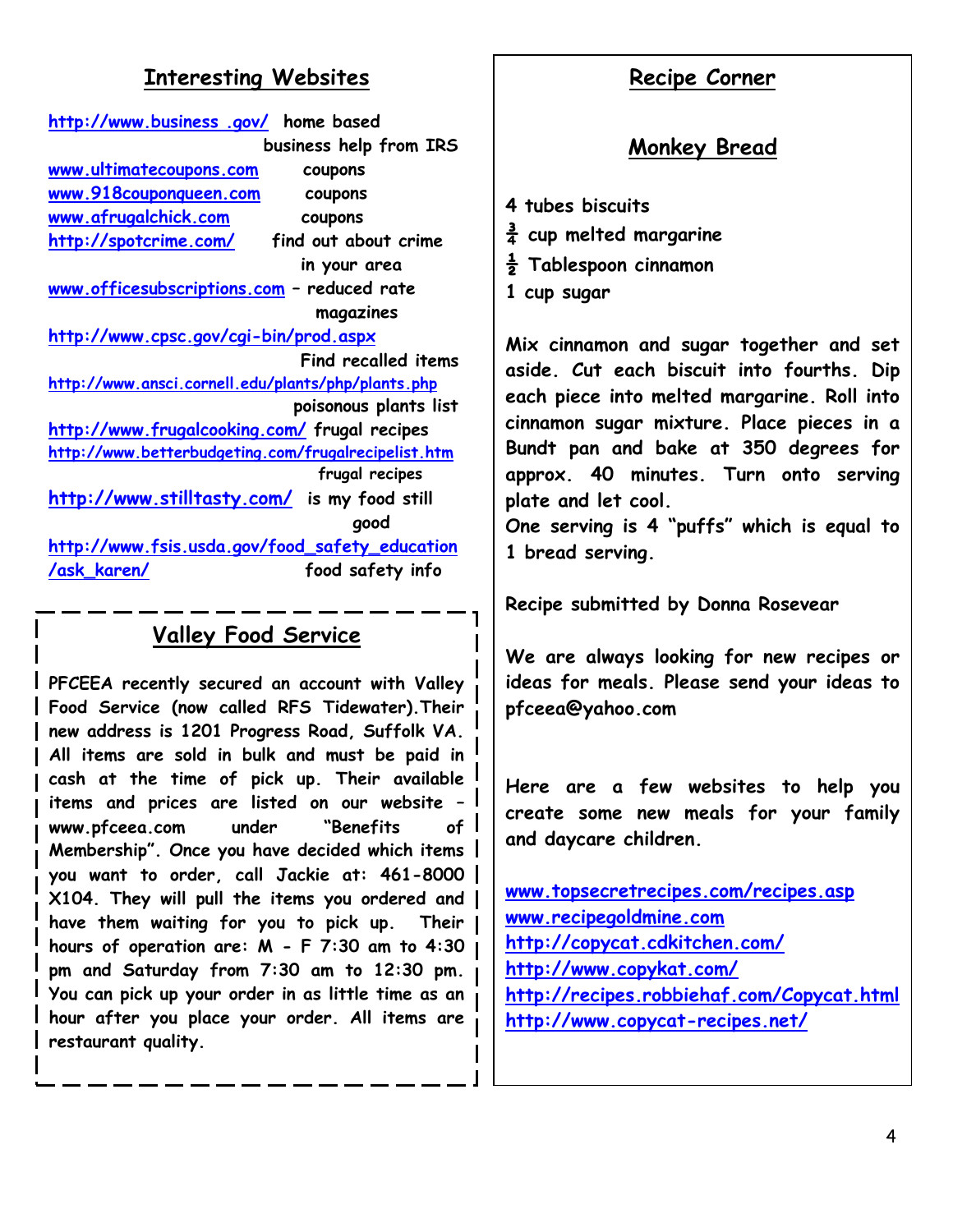# **Upcoming Conferences in 2010**

- **VAFCCA – Aug 28 Lynchburg, VA For more info call Marie 482-9470**
- **VAFCCA – Oct 23 Virginia Beach, VA For more information: [www.vafcca.org](http://www.vafcca.org/) VAFCCA will pay \$300 to the association bringing the highest % of members**

### **Foodbank News**

**Our last shopping day was the end of June, if you had money left on your account, you can either request it back or give it to the Foodbank as a donation. You may want to check out Valley Foods on our website under "Benefits of Membership" or Angel Food Ministries online at: [www.angelfoodministries.com](http://www.angelfoodministries.com/)**

**Currently there are at least 25 host sites in our area.**

**Submitted by Marie McFadden**

# **News from DSS**

**As of November 1, 2009:**

- **1. DSS has a new address – 801 East Main Street, Richmond, VA 23219- 2901. All phone numbers will remain the same.**
- **2. The fee for searches of the Child Protective Services Central Registry have increased from \$5 to \$7.**
- **3. Revised Central Registry Form – The new form can be found at:**

**http://www.dss.virginia.gov/files/div ision/obi/childrens\_facility\_index/fou nded\_cps\_complaints/032-02-0151- 08-eng.pdf**

# April Business Meeting





**Randee**

**Azure & Phyllis**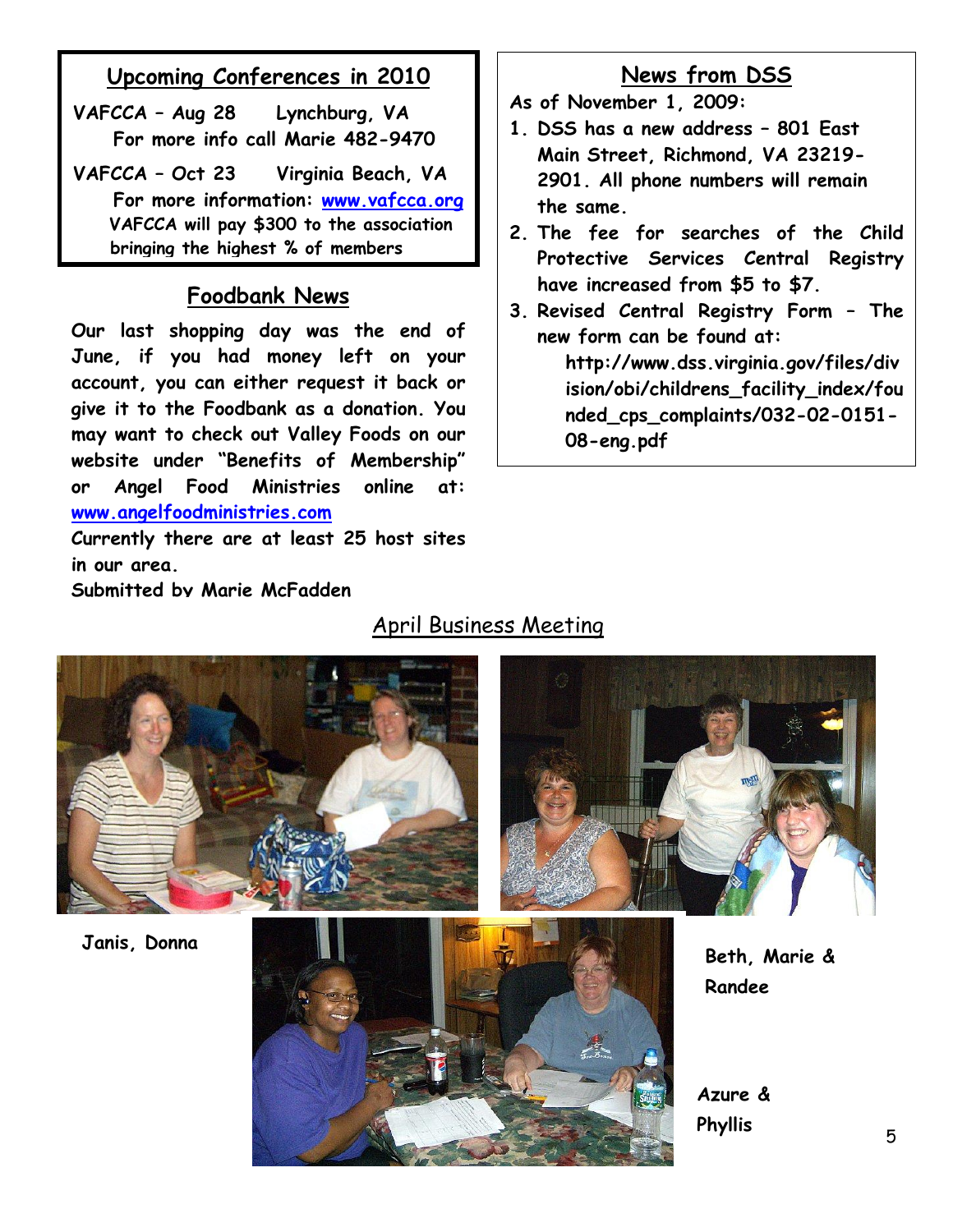# **New Regulations Took Effect July 1**

**On May 22 state licensed child care providers attended a meeting presented by our local DSS licensing inspectors for the purpose of going over the new regulations which will take effect on July 1. DSS has also created new forms for us to use. If you didn't attend this meeting, the power point presentation can be seen here:**

#### **[http://www.dss.virginia.gov/facility/child\\_car](http://www.dss.virginia.gov/facility/child_care/licensed/fdh/regulations.cgi) [e/licensed/fdh/regulations.cgi](http://www.dss.virginia.gov/facility/child_care/licensed/fdh/regulations.cgi)**

**This site will be updated every 6 months. If you have any questions, email your licensing inspector and they will answer your question(s). Some of the new regulations are: Two emergency contacts are required – one of them should be out of state.**

**# 70 – before the child's first day of attendance, parents shall be provided (in writing) operating information including the hours and days of operation, holidays or other times closed, and the telephone number where a message can be left for the caregiver.**

**# 110 – Provider must have the Immunization records prior to enrollment. We still have 30 days to receive the child's physical.**

**# 170 -TB test for assistants must be given to the provider at the time of hire. Adult family members must also have a TB test.**

**# 210 – 8 hours of annual training shall consist of the approved topics. CPR/1st aid training can't be a part of the 8 hrs. # 240 – Inside and outside the home - No poisonous plants, tripping hazards, unstable heavy equipment/furniture/or other items, chipped or peeling paint, deteriorating wood, rusting or broken**

**equipment. Spaces between 3 ½" – 9" (such as bar stools, play equipment, stairs, etc) are considered an entrapment for children under 5 years of age. Industry standard recliners have 5" between the seat and footrest.**

**# 330 – Inspectors will check to make sure land line telephones are connected.**

**# 340 – Bathrooms must be indoors, they must be easily accessible to children over age 2. Liquid soap must be used and only paper towels (no cloth towels).**

**# 350 – hot water available to children shall be between 105 to 120 degrees. Inspectors will be testing the temperature when they visit.**

**# 430 – If you care for children less than 2 yrs of age, they cannot have access to steps with 3 or more risers. Accordion or pressure gates cannot be used.**

**# 440 – No openings greater than 4" on decks. DSS Inspectors have to report this violation to the city inspectors.**

**# 450 – Clear glass doors should have decals or decorative objects placed 18" above the floor. A device to unlock bathroom doors from the outside shall be kept near the bathroom door.**

**# 480 – play equipment shall be readily accessible to children.**

**# 490 – climbing toys inside home over 18" cannot be on bare floor (carpeting is considered bare floor).**

**# 500A – a non climbable fence or hedge at least 4' tall shall surround the outdoor play area if located within 30' of hazards. (continued on page 7)**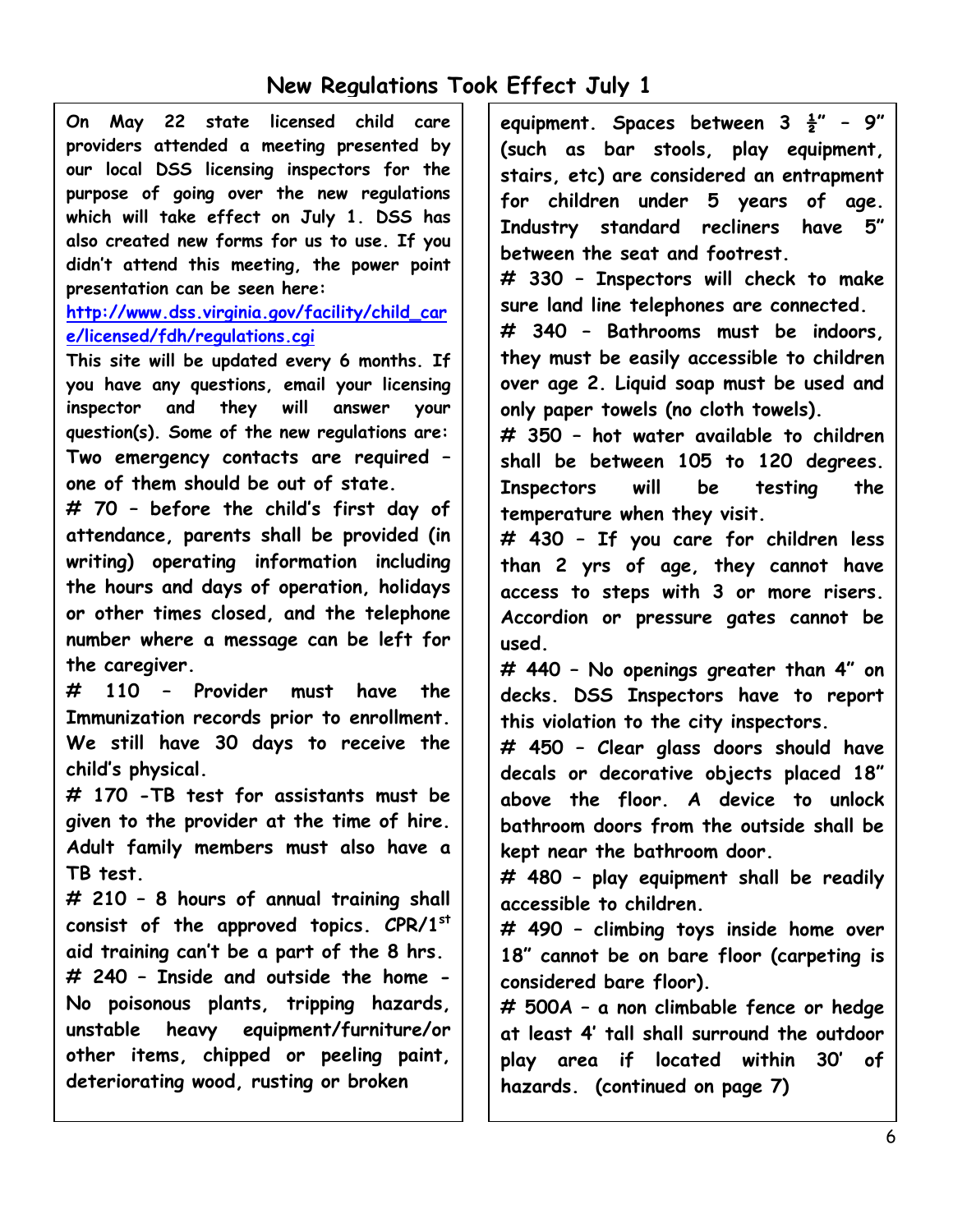**(New Regulations continued from page 6)**

**# 500 B –the highest rung or platform on outdoor climbing equipment cannot exceed 6' for school age children and 4' for preschool children.**

**# 500 C – stationary outdoor equipment shall not be installed over a hard surface, must be at least 6' from other play structures or obstacles and be firmly anchored with ground supports that are covered with materials to protect children.**

**#500 D – Outdoor play equipment shall have "S" hooks tightly closed, swings should have flexible seats, openings above the ground that are closed on all sides shall be smaller than 3 ½" or larger than 9" to prevent head entrapment hazards.**

**Trampolines shall not be used during business hours.**

**# 680 hand washing – Caregivers shall wash their hand with liquid soap and warm running water: when their hands are dirty, after toileting, before preparing & serving food, before feeding or helping children with feeding, after contact with any body fluids, after handling or caring for animals, after handling raw eggs or meat, and after diapering a child or assistant a child with toileting. Children's hands are to be washed with liquid soap and warm running water when, their hands are dirty, before eating, after toileting or diapering, after handling or caring for animals, and after contact with body fluids. For infants who can't stand or are too heavy to hold, disposable baby wipes or the 3 towel method (wet & soapy** 

**paper towel, a wet paper towel, and a dry paper towel) may be used.**

**# 800 Emergency preparedness and response plan – a written preparedness and response plan that includes emergency evacuations, emergency relocation and shelter-in-place procedures. Address the most likely to occur in our area scenarios. It should include provisions for a responsible person who is 18 years or older and is able to arrive at the family day home within 10 minutes. The provider shall review the emergency plan at least annually and update the plan as needed. The provider shall document in writing each review and update to the emergency plan.**

**#830 – drills – Emergency evacuation procedures shall be practiced monthly, shelter-in-place procedures shall be practiced a minimum of 2 times per year and must be documented.**

**The complete regulations packet can be downloaded from the DSS website. Print off your set and keep them handy.**

### **Help PFCEEA earn \$300**

**The Virginia Alliance of Family Child Care Associations (VAFCCA) plans to give \$300 to the local association who has the highest percentage of their membership attend the October 23rd conference being held in the Virginia Beach Convention Center. Our association won the contest several years in a row and now since the conference will be held in our area it would be very embarrassing to lose the contest this year. Come for the training and networking with other providers. Remember, all conference costs are a business deduction!**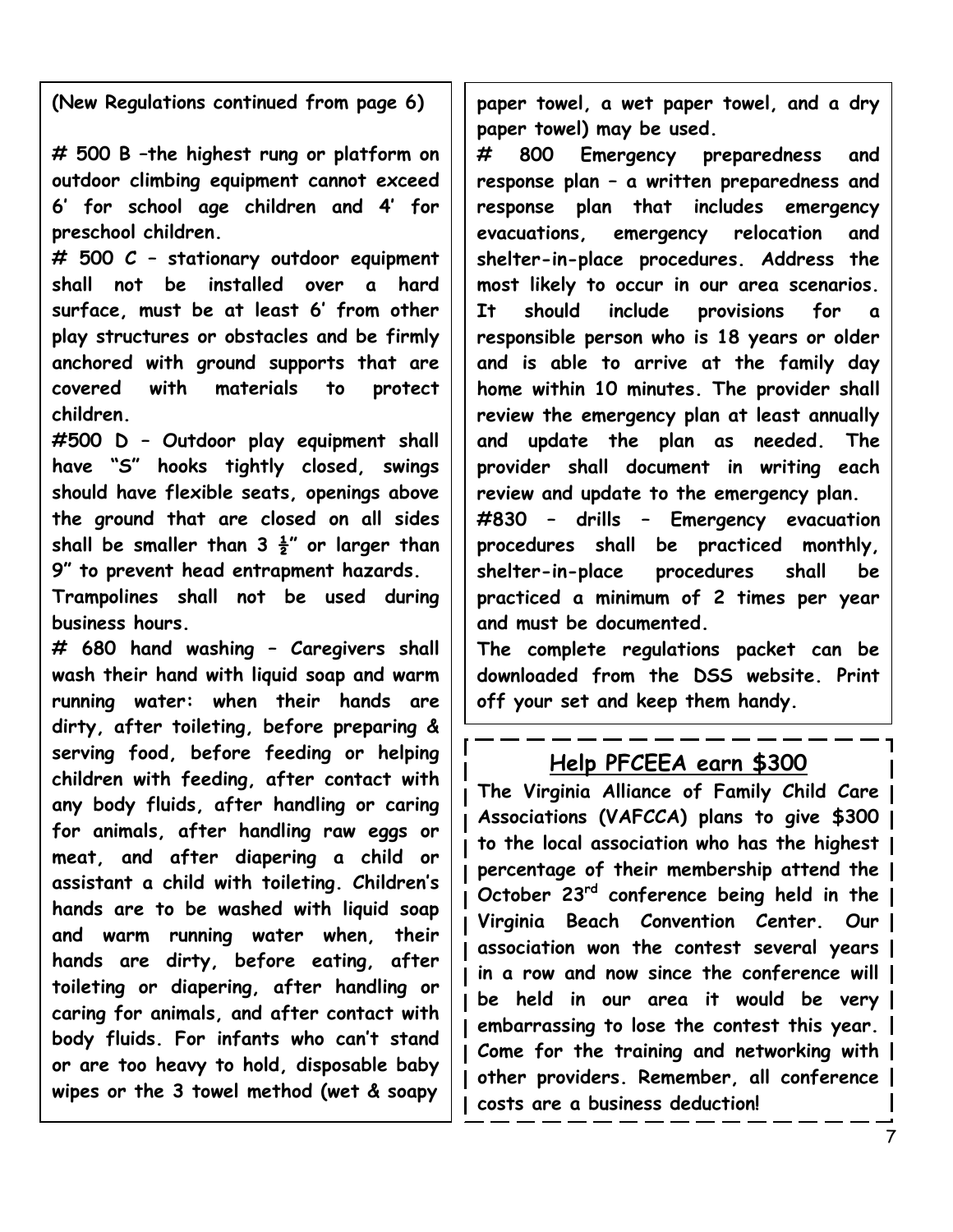(**President's Message continued from pg. 1)**

**equipment (sandboxes, climbers, etc.) Indoor play space large enough for running Large variety of portable play equipment (balls, floor mats, jump ropes, etc.) TV or videos rarely shown Children not seated for more than 30 minutes at a time Visible support for physical activity provided in classrooms and common areas through use of posters, picture, and books.**

**If you are a licensed, or a voluntarily registered provider remember the new regulations went into effect on July 1. Prepare your paperwork, home and assistants for the new changes that you will be responsible for after July 1st .** 

**Inside the newsletter is more information about the new regulations, take the time to read them and implement prior to your first visit after July 1st .** 

**The Virginia Alliance of Family Day Cares is holding their annual conference again in Virginia Beach, the date is October 23rd. Please mark your calendars and plan to attend the all day training conference.**

**Sincerely, Janis Ingham**



**The end of another successful Extravaganza**

**Left to Right: Denise Marie Beth Janis Phyllis Karen Donna**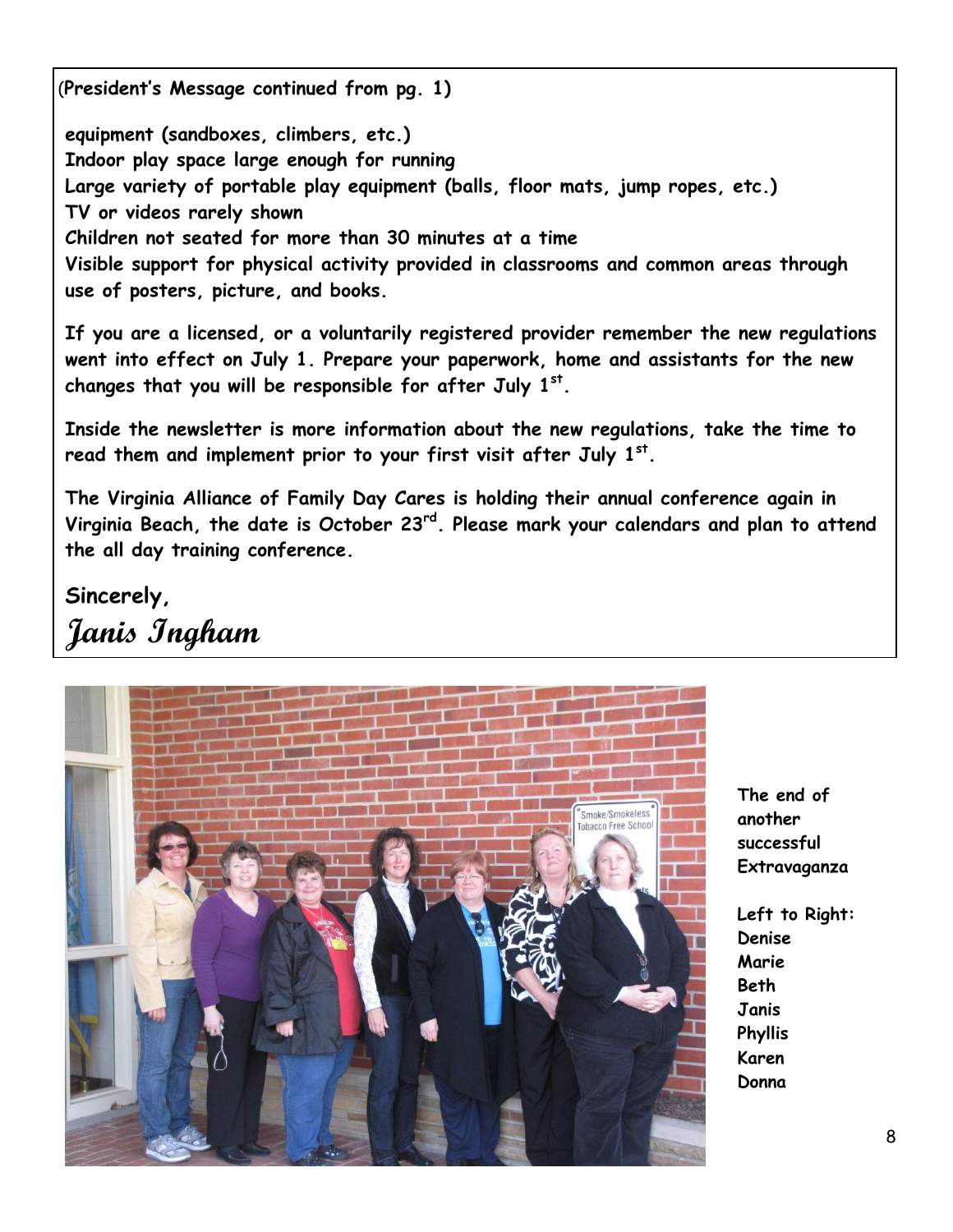#### **Upcoming Elections**

**This September all positions except Membership are up for election. We need each of you to consider stepping up and taking one of the positions so our association can continue to operate smoothly. If no one steps up, THE ASSOCIATION WILL DISSOLVE.**

**None of the positions are difficult; they do however, require some of your time and attendance at business meetings.**

**The Board shall have between 4 and 12 directors. Directors shall serve as either officers or atlarge members.**

#### **Officer qualifications:**

**All officers must be active members. The President and Vice President must have 18 months experience in family child-care, and be currently working in the early childhood field**.

#### **President**

**Preside over all meetings Appoint interim directors to fill vacancies, subject to Board approval Nominate committee chairs in consultation w/the Board and subject to Board approval Serve as a member of all committees Sign checks as needed Other duties as assigned by the Board**

**Vice President Perform the duties of President in the absence of the President Sign checks as needed Other duties as assigned by the Board**

#### **Secretary**

**Record the minutes of all meetings Distribute minutes to all appropriately designated individuals Send out meeting agendas to appropriately designated individuals Other duties as assigned by the Board**

#### **Treasurer**

**Maintain financial records of PFCEEA in accordance with standard accounting procedure and submit reports as outlined in the policies and procedures of PFCEEA Submit the books to accountant for annual audit Sign checks as needed Other duties as assigned by the Board**

**There are many other jobs you can help with. Give one of us a call and we will discuss the possibilities.**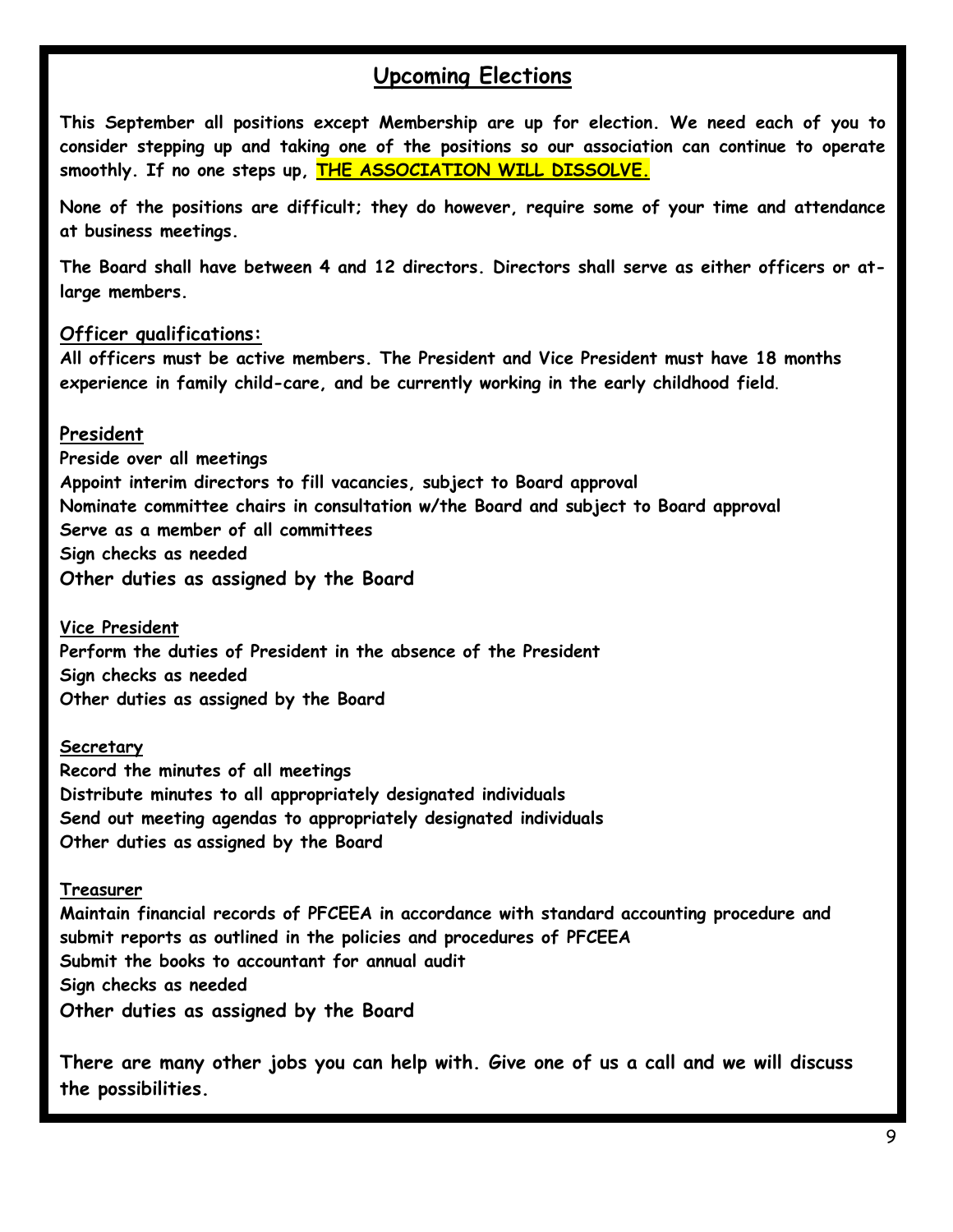

**April door prize winners**

**Orris** 

 **Remona**





**May meeting**

**Door prize winner Joann**





**June meeting Marty LaGiglia, speaker**

 **Door prize winner Azure**